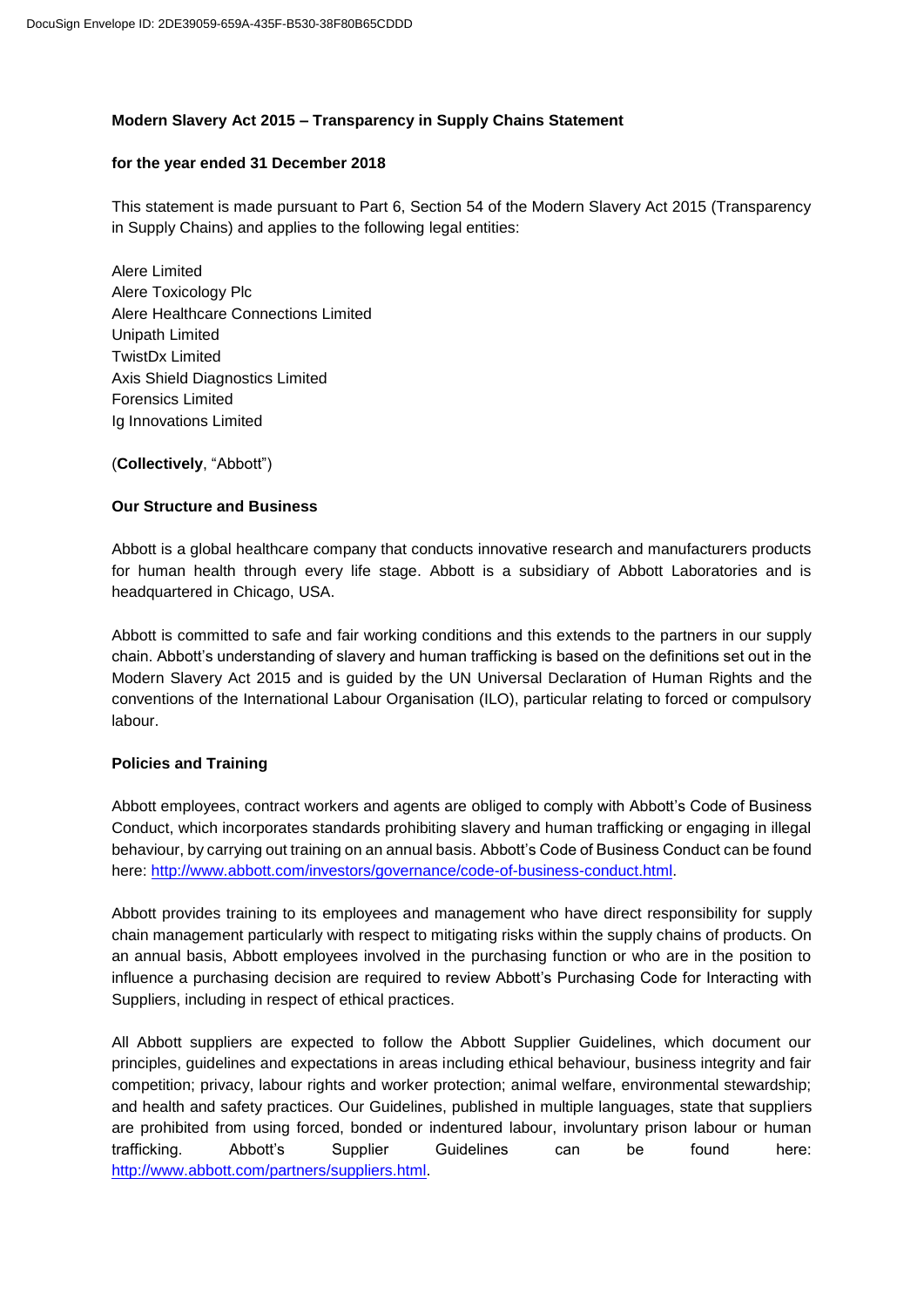#### **Due Diligence**

At a global level, Abbott uses a supplier classification model to determine appropriate activity level to assess risk. Abbott proactively identifies suppliers for screening with a focus on those in businesscritical industries, geographies and spend categories, as well as those in emerging markets. A supplier may receive a letter, a survey or an on-site audit based on this model. Information received from the supplier is then assessed to determine whether to take further steps.

Abbott's Supplier Social Responsibility programme uses a risk-based approach combined with a realtime risk intelligence and supplier mapping tool to identify which suppliers will be surveyed. Based on survey results, suppliers deemed as high risk may receive on-site audits. In addition, the mapping tool uses a sustainability index to identify potential supplier issues, along with the risk exposure index to determine risk hot spots.

We manage compliance and third-party risk and improve supplier sustainability with these standards through our Supplier Social Responsibility programme and through our contracting process. For example, some of Abbott's suppliers go the extra mile and exceed expectations by maintaining comprehensive corporate social responsibility programs of their own. One full-service promotional product distributor, which supplies Abbott with promotional and branded marketing materials, ensures every Abbott-branded product is manufactured following internationally recognised, independently verified, environmental and fair labour practices. This vendor only works with top-tier suppliers that have completed a product safety dossier with documentation on product testing and certification, product liability insurance, and an indemnification agreement. With a supply chain of more than 3,000 domestic and international vendors, the supplier combines six decades of global sourcing experience with an international network of manufacturers and logistics resources, offering us safe, creative and costeffective promotional solutions.

Abbott believes in the dignity of every human being and respects individual rights, as set forth in the Universal Declaration of Human Rights. These principles are reflected in our company's mission and core values. While governments have the primary responsibility for respecting, protecting, promoting and fulfilling the human rights of their citizens, Abbott recognises that companies play a supporting role in promoting human rights within their spheres of influence. We contribute to the fulfilment of human rights through compliance with laws and regulations wherever we operate, as well as through our policies and programs. Our global guidelines include, amongst other things, complying with child labour laws and laws prohibiting any form of forced, bonded or indentured labour or involuntary prison labour.

Our Position Statement on Human Rights can be found here: [http://dam.abbott.com/en](http://dam.abbott.com/en-us/documents/pdfs/transparency/Position_Statement_on_Human_Rights_FINAL_v2.pdf)[us/documents/pdfs/transparency/Position\\_Statement\\_on\\_Human\\_Rights\\_FINAL\\_v2.pdf.](http://dam.abbott.com/en-us/documents/pdfs/transparency/Position_Statement_on_Human_Rights_FINAL_v2.pdf)

# **Accountability**

Adhering to our Code of Business Conduct is a condition of continued employment with Abbott. All reports of potential violations of our Code, or any policy or procedure, are taken seriously and handled appropriately through follow-up steps, such as investigation and remediation. Where necessary, corrective action is taken to address issues and avoid recurrence. Any Abbott employee who violates our Code, or any policy or procedure, is subject to appropriate disciplinary action.

Abbott employees and suppliers are expected to report violations or possible violations of the Supplier Guidelines to Abbott Purchasing or to the Abbott Office of Ethics and Compliance.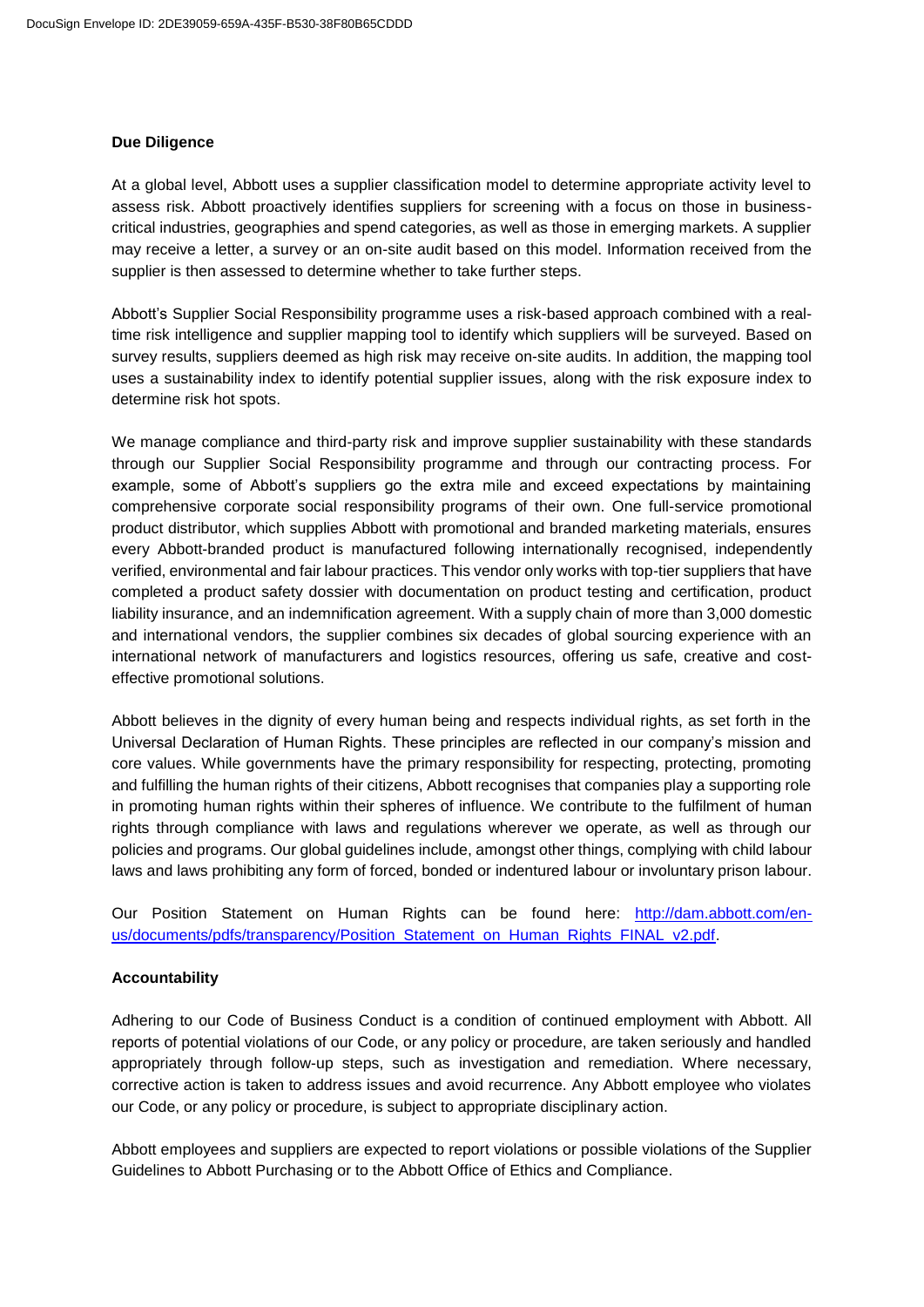Abbott will promptly investigate reported violations of the Abbott Supplier Guidelines and expects employees and suppliers to cooperate in the investigation. If corrective action is required, Abbott will outline steps to address the issue.

#### **Governance**

Abbott has several channels where questions can be asked and concerns can be raised, including via our "Speak Up" programme. Our Ethics and Compliance Helpline is multilingual and available globally 24/7 where there are concerns of a potential violation of Abbott's values and standards of conduct.

We proactively manage social risks in our supply chain to prevent abuse and exploitation, and to protect human rights. By striving for excellence in our supplier relationships, we seek to foster economic opportunity, shared value and sustainable market growth.

Abbott's position on human rights is reinforced in our Code of Conduct and employment, ethics and procurement policies.

Trevor Fellows **Director** Alere Limited Date: 11 July 2019 Mwor Fellows<br>-c8a7D7792B0E479...

Nicholas Breare Director Alere Toxicology Plc Date 11 July 2019

 $-$ <del>D808C6F4F43</del>

Nicholas Breare **Director** Alere Healthcare Connections Limited Date: 11 July 2019

CFD808C6E4E437...

Trevor Fellows **Director** Unipath Limited Date: 11 July 2019

\_\_\_\_\_\_\_\_\_\_\_\_\_\_\_\_\_\_\_\_\_\_\_